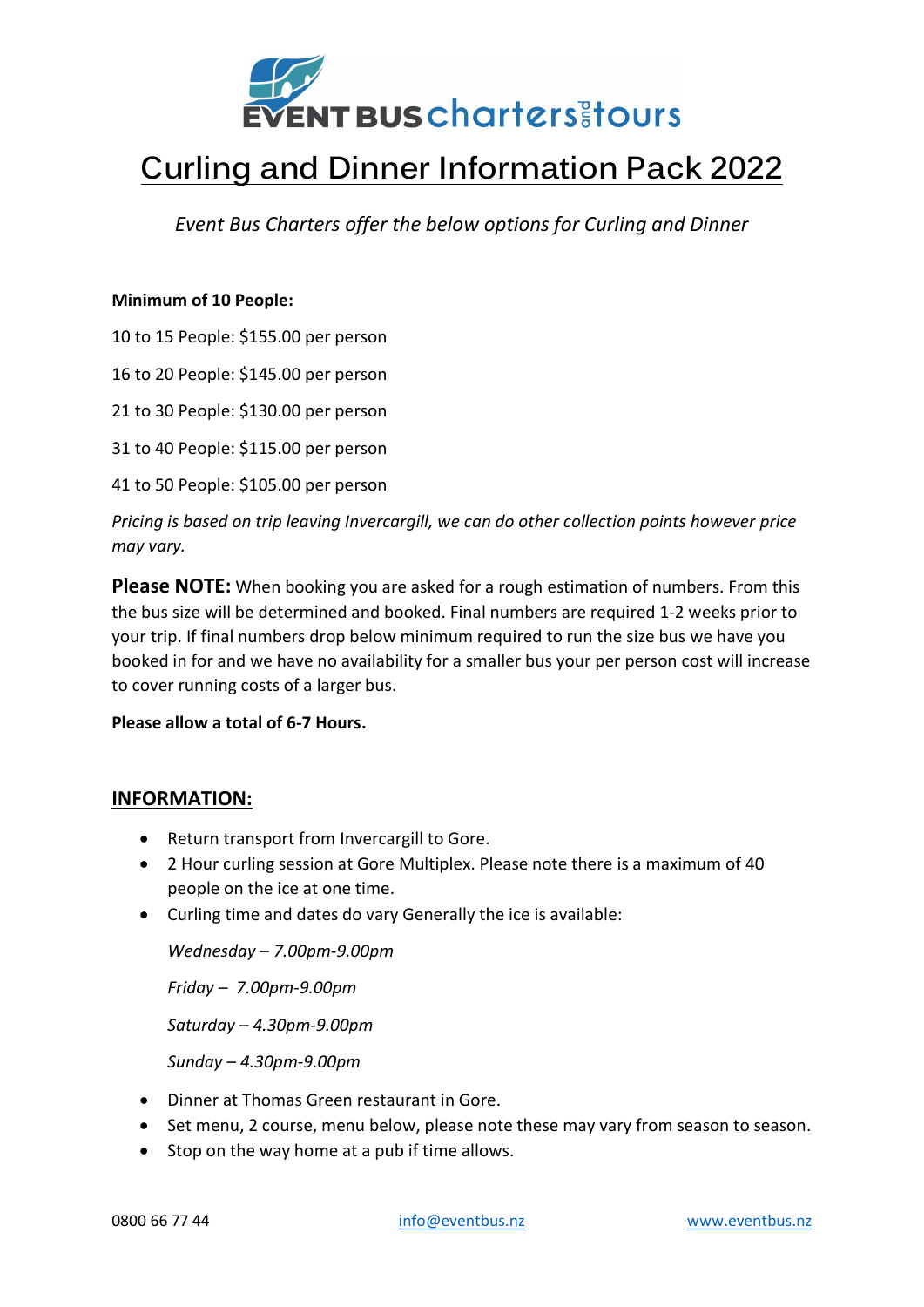

- Drinking allowed on the bus respectfully (No Red Wine, raspberry drinks or Jelly Shots) Glass bottles allowed.
- Bluetooth stereo on 50 Seater bus.
- To book a terms and conditions form will need to be completed. This goes over cancellation and payment terms.
- Closer to the time of trip departure you will be asked to complete a charter information form, this goes over collection location, collection time and other important information.



## Dinner Set Menu Your choice of one Main and one dessert

## Chicken Massaman curry - DF

A mild savoury curry in coconut cream, ginger, lemon grass, galangal, fish sauce, shrimp paste, coriander served with jasmine rice, pappadum, Thai cucumber salsa

## Blue Cod

Pan fried or tempura battered blue cod, seasonal green garden salad, tartare sauce, fries

#### BBQ pork spareribs – GF/DF

slow braised ribs in BBQ sauce, served with fries, apple, fennel & kale slaw

## Spinach Cannelloni - V

Stuffed with pumpkin & feta cheese, creamy sundried tomato sauce, oven baked with bechamel, whipped cream cheese VEGAN OPTION AVAILABLE